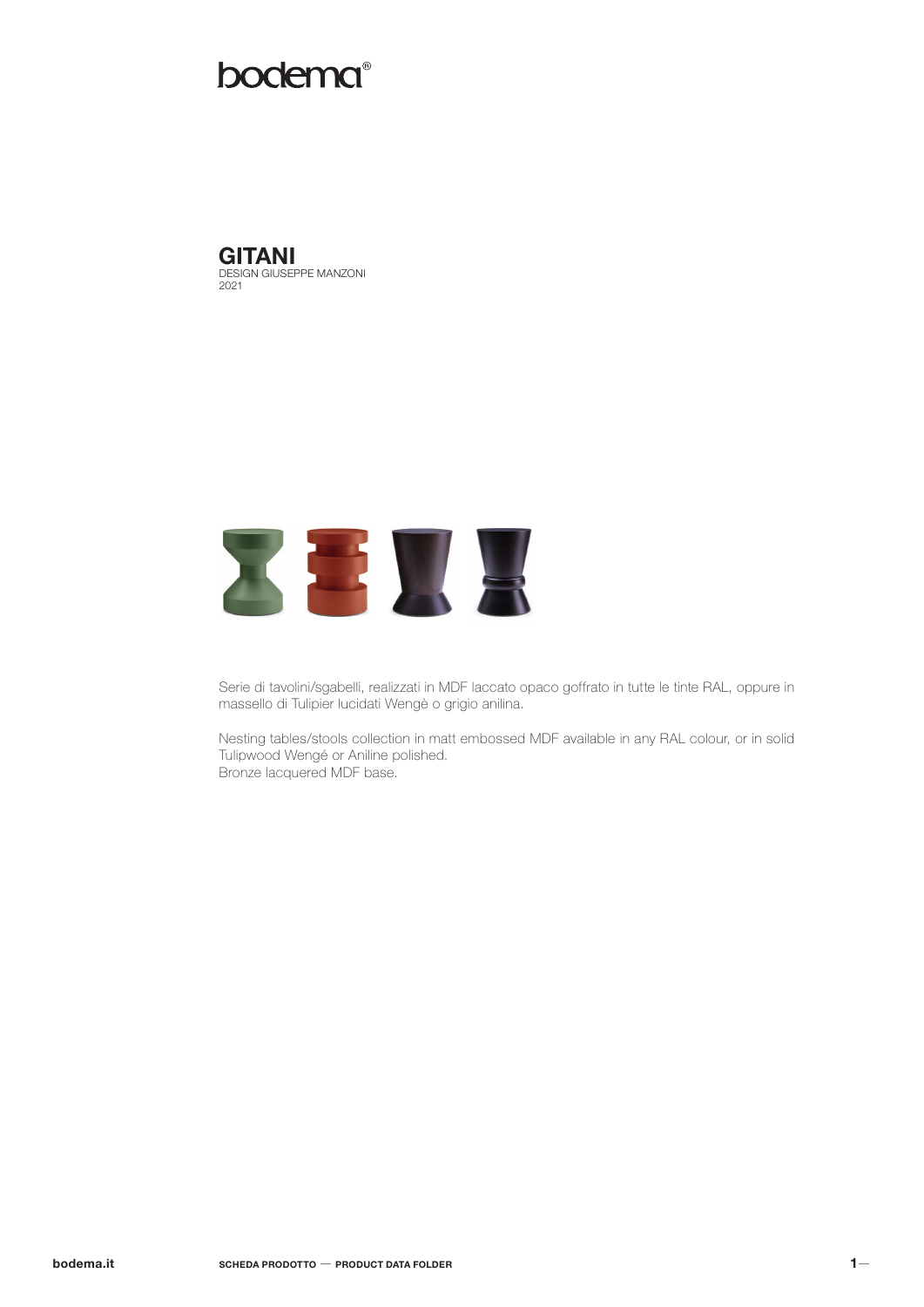### GITANI

DESIGN GIUSEPPE MANZONI 2021







13 3 /4"



Bodema si riserva il diritto di apportare, senza preavviso, modifiche nei materiali, nelle finiture e nei disegni dei prodotti. — Bodema reserves itself the right<br>to make changes in terms of choice of the raw materials, th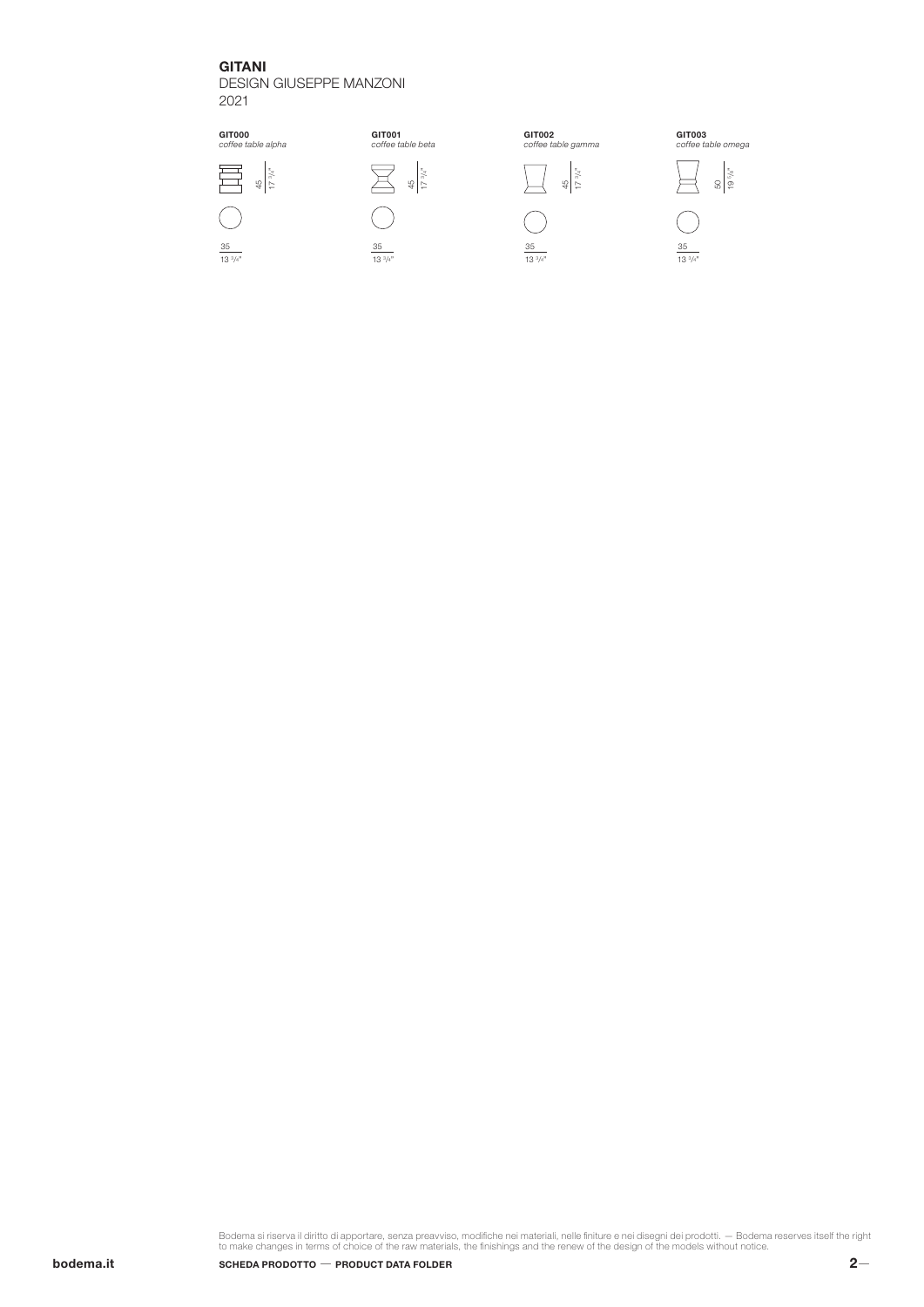# bodema®



 $\overline{\mathbf{1}}$ 

## **MATERIALI IMPIEGATI FINITURE**

1 STRUTTURA MDF laccato Finitura Lucida o Opaca

#### **MATERIALS USED FINISHES**

1 STRUCTURE MDF lacquered Glossy or Matt finishing